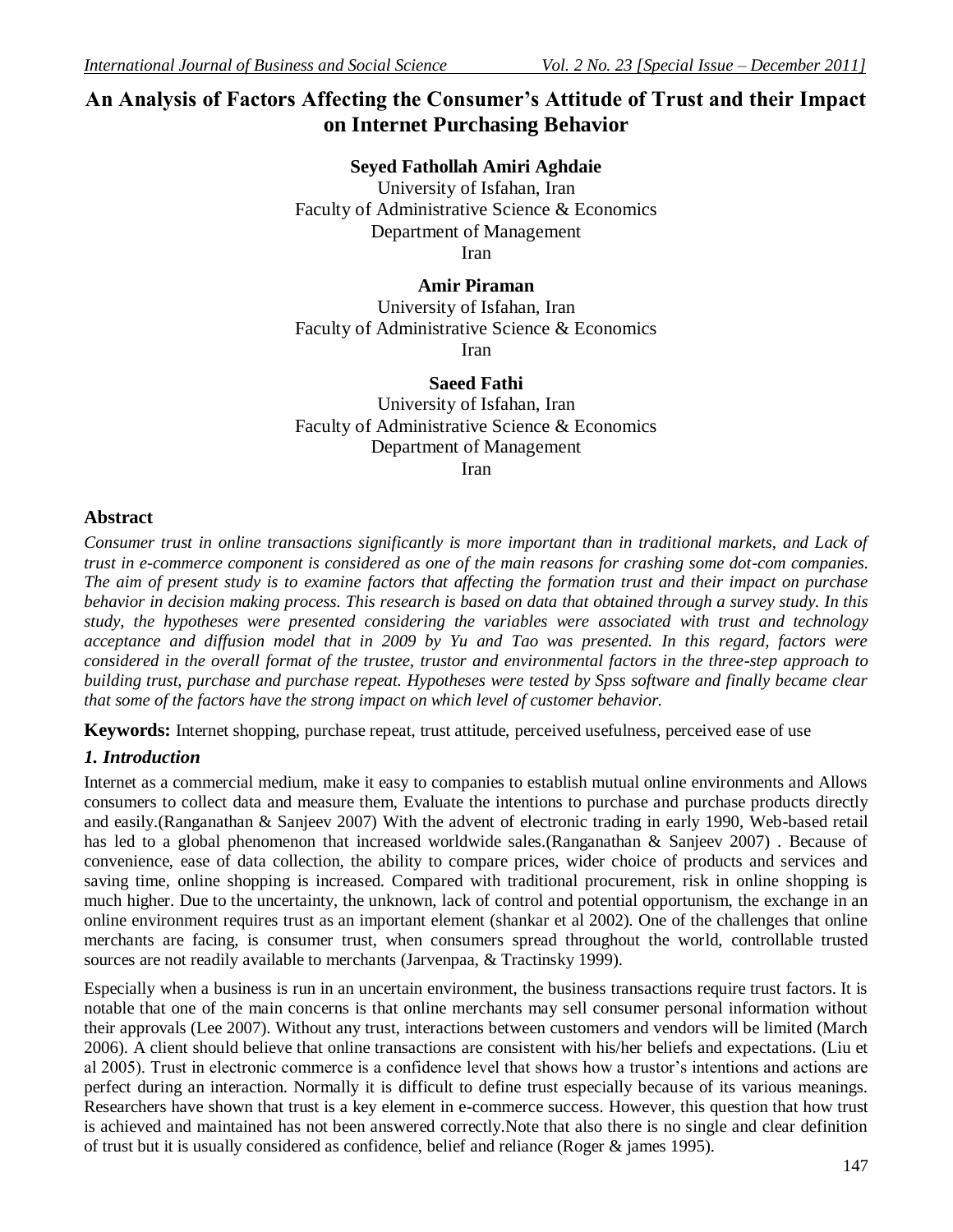Webster define trust as relying on certain people or objects and depending on the characteristics, abilities, strength and integrity of individuals (webster 2004) .Trust is a kind of Confidence that people are deserved and their performance are predictable and rely on ethics. (Joseph  $&$  Winston 2005) .Slyke defined trust as "trustor expectation of trustee motivation and behavior", in this definition trustor is online merchant and trustee is online consumer (Schneiderman 2000). Trust can be categorized into some type, while interpersonal trust is established between merchants and online consumers, institutional trust is established between the consumer and computer. Both of them take into consideration in online shopping. Trust in trading helps reducing the complexity of social relations and consumers can reduce mental concerns of improper behavior of e-retailers through trust. Consumers' trust in online transactions is more important than the traditional markets. Because of the uncertainty, the unknown, lack of control and potential opportunism, the transactions in online environments are associated with greater concerns (Shanka &Urban 2002). Lee showed trust has a direct influence on the attitude (lee 2009). Trust also plays a key role in customer buying decisions (Benamati & Serva 2007; Riegelsberger et al 2005). Other researchers have shown that trust increases ensuring to business relationship and determines the quality of transactions between buyers and sellers. (Lewis 1995)

# *2.Research background and hypothesis development*

Despite the tendency for observing trust as a one-dimensional phenomenon, the trust has more than one dimension. Since the concept of trust is taken from different areas, it is a multidimensional phenomenon that is related to the specific understanding of risks individual fields. Although, trust building in a dynamic process involves several steps, some scholars believe that this trust is a concept of multi-level variables in which some of the internal relationship is static and some of external relationships will change over time. Therefore trust is considered a complex phenomenon and considering all aspects of it, is a complex problem. Due to the complexity of this realm and the fact that research on trust in electronic commerce is relatively a new topic, trust can be evaluated from different viewpoints. These dimensions are summarized in three specifications: trustee, trustor and factors associated with infrastructure and environment.

# **2-1 Trustor factors.**

Trustor characteristics are those factors that influence tendency to trust and can be associated with the psychological, interpersonal, experiential and cultural features that influence the process of trusting to others. Propensity to trust is one of the factors of trustors (shanker et la 2002; Jones & leonard 2008; Li et al 2008 ). Providing information such as address, telephone number and financial information, particularly in the area of financial fraud is very worryisome (March 2006). Perception of risk varies from a trustor, product and or service to other trustors, products or services that it means everyone may not consider the risk the same. Individual general tendency to trust people is a criterion to trust or distrust people. If you believe that people are generally good in nature, and trust to others cause good result, you will more likely want to trust others (Teo& Liu 2007). Researchers have shown willingness and disposition to trust will have a positive impact on trust when consumer trust develops in the business environment (Lu et al 2010). Finally, tend to trust has the biggest impact on people's trus (Beldad et al 2010). Another characteristic of trustor is his/her skills and experience in computers and internet (Lai et al 2010). Scholars believe that it is clear that past experience can impact plans to deal with the websites.( Chiu et al 2010) Studies have shown customer satisfaction positively affected trust in electronic commerce. If customers have the more satisfying experience, they will perceive higher trust level based on their past experiences. In addition, satisfied customers will more desire to establish long-term relationship with the vendors (Yeh & Li 2009).

# **2-2 Trustee factors.**

People may make a decision to whether trust other or not based on the trustees' characteristics and this decision is based on an assessment of individual factors. Trustee characteristics can divided to two parts: first, some properties such as size and reputation which are related to merchants or companies, second features such as security-related, design and appearance of the web sites. Furthermore, based on these two parts, trustee factors are divided to five elements. First is perceived quality of data and lack of error (Kim et al 2005; Hoffman et al 1999; Chiu et al 2010), When customers trust a website which contains guaranteed information such as the quality, they are concerned about the honesty of the dealer, his claims about the products and the influx of unwanted messages (Kim et al 2005). Providing useful information can lead to improved awareness and perceptions of the brand. The researchers have shown that non-relevant information may reduce consumers' trust about the products' ability in value creation (Ha 2004).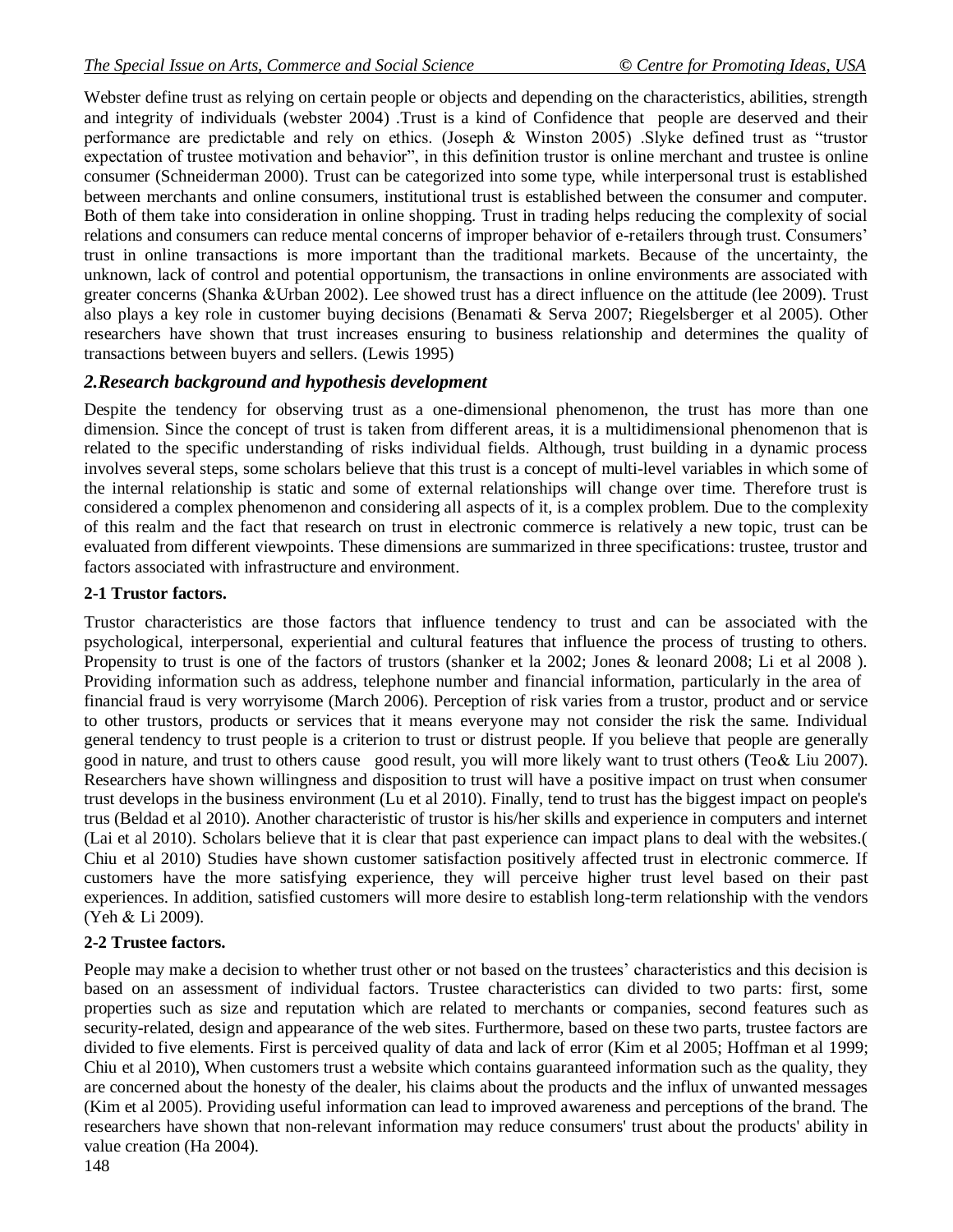As customers expect every website to be free of errors, they likely trust to websites which contain good information timely and fully. Several studies have shown that providing clear and complete information in health website have increase trust to web (Beldad et al 2010). Second element is graphic and design features (Jones & Leonard 2008; Beldad et al 2010). Since an effective plan attracts customers and catches their attention to the web sites, an aesthetic design is an important tool in developing trust. The design aesthetic is defined as beauty that through factors such as colors, shapes, language, songs and animations can be expressed (Li & Yeh 2010). Kim and Moran evaluated the impact of graphical features such as color and the artistic images in designing the database of a bank website. The study showed that as the dynamic three-dimensional images increased, the users feeling about the reliability of the banking system get better (Beldad 2010). One important feature of a website, is the ability of the website in increasing the consumers tendency to have relationship with the website.

This can be done through providing entertainment for customers, allowing them to have feedback and having contact with the consumer through email that allow customer to return to the site and use it for a long-term. Entertainment can include photos, display products, animations and online games (Samaniego et al 2006). so when new areas to be like a known environment, people feel that things done as they should be, So easily understand what should happen (Lu et al 2010) Help is an important measure for the effectiveness of the website performance and includes web designer's technical skills, operations efficiency , and providing speedy useful guidance . So having the help and guidance tools shows that enough information should be considered in the design. (Kim et al 2011). Third element that affects trusting else is reputation and past performance (Eastlick et al 2006). Researchers have shown that vendor reputation and word of mouth in social networks influence the trust process in internet organization. Customers who don't have previous experience, may rely on online retailer reputation (Beldad et al 2010). There is no surprise that the famous brand have more success on the Internet.

If customer trust in product or the organization, his perceived risk will be reduce so will be more likely inclined to trust (March 2006). Reputation is a valuable and tangible asset that requires long-term investments in resources, more efforts and focusing on customer relations. Furthermore Perceived reputation is especially associated with customers' trust In online stores (Liu & teo 2007). Consequently sellers who have good reputations, should maintain their reputations In each trade two things is very important, one is the methods of payment for goods and services and other is relating to the exchange of goods or service. Payment systems can effect trust to others (Kim et al 2010) and delivery systems that include the guarantee of delivery in specified time and quality, return the goods Systems can influence building trust process (Kolsaker & Payene 2002). When electronic commerce developed, the need for electronic payment service was peered and money and traditional means were used as a model for e-payment service. E-payment was defined as the electronic value that convey from payer to the recipient through payment mechanisms.

The electronic payment services are the interface between the users which allow customers to access their bank account to deal and manage them .Generally, electronic payment systems can be categorized as following: Digital cash, Debit card, Credit card, Pre-paid cards, Payment on delivery. As an electronic payment system has many advantages over traditional payment system, it should also be freed from any security abuse and therefore is the security of electronic payment systems is the success factor. Although many security tools and mechanisms created for electronic payments, there are still security problems. Hence the need to reduce risks which are related to process of electronic payment transactions is growing (Kim et al 2010). Studies have shown that the written payment as a sign of confidence, increase trust in merchant (Gregory et al 2003).

Another important aspect of transaction is how to exchange the product or service and how to offer after sales service (Kim et al 2005). Delivery can create customers' experience about the brand that draw through marketing channels (Yeh & Li 2009). Because of the nature of e-commerce and the failures in touching and delivering the specified goods, the perceived risk will be increased by customers after finishing of the shopping. The risk is a barrier to Internet shopping; especially for goods which purchased non-online normally. When customers receive a receipt for goods purchased, and they are able to track their order via internet, they likely tend to buy online. If there might be the possibility of returning the goods, consumers will be ensured that they can return the goods or solve the problems. The tracking order system allow customers to monitor the purchase process so the fear of possible abuse is Reduced. (Gregory et al 2003)

#### **2-3 Environmental factors.**

Environmental characteristics are associated, with the level of risk and observed vulnerability and may depend on Elements such as the balance of power in relationships, government regulation, trustee alternatives.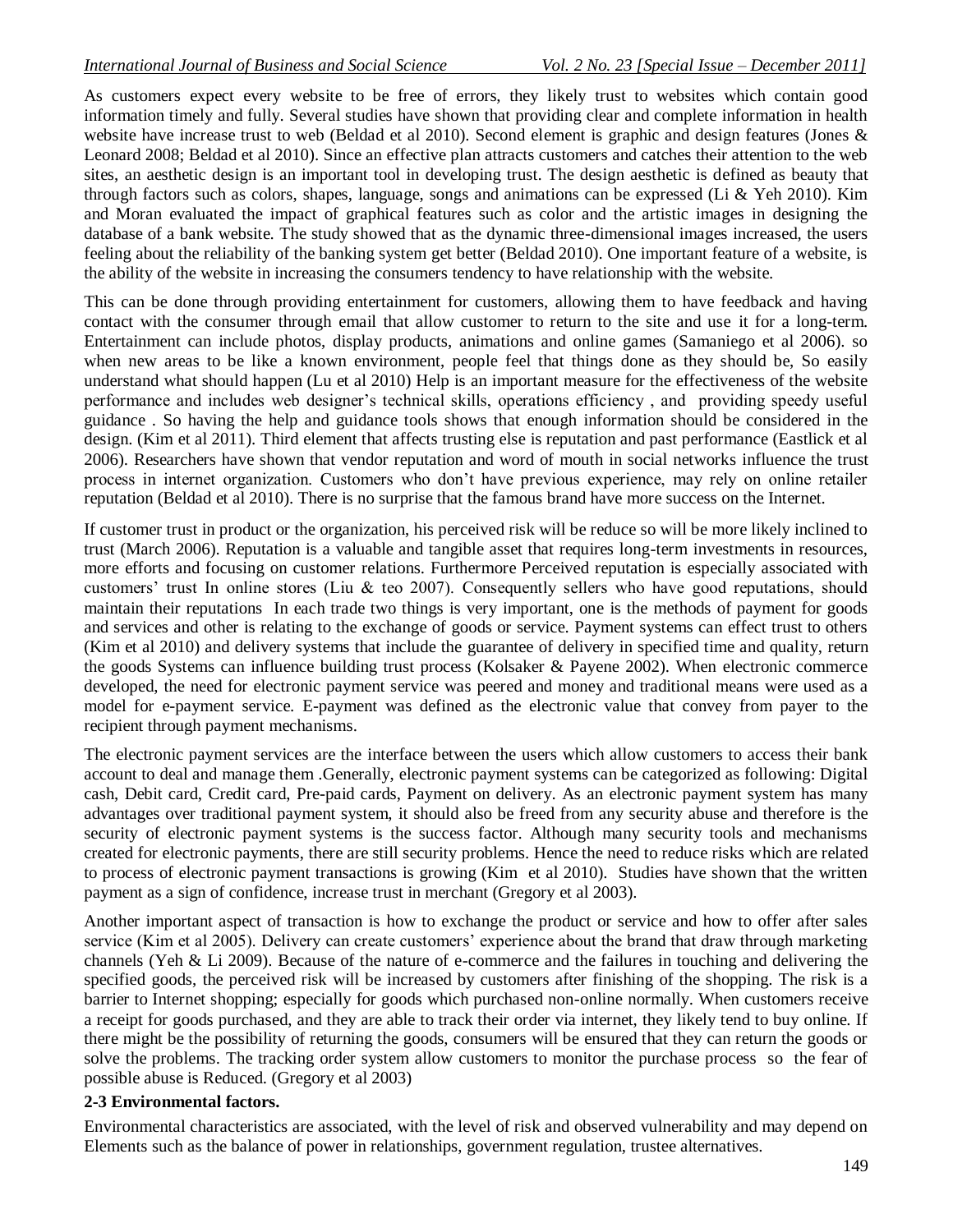One of these factors is assurance and guarantees (Lee &turban 2001; Kim et al 2005; Beldad et al 2010). System assurance is defined as reliability and security of trading system that leads to the safe and successful Internet transactions. Ambrose and Johnson have concluded that trust in the reliability of transactions on the Internet is important for customers. Hence the system assurance features that customers are interacting with them, are critical in creation and maintaining customers' trust. When a Web site contains guarantees criteria, it increases the company's overall reliability (Kaplan & Nieschwietz 2003). To increase trust, websites must convince their potential customers that their information will be protected. Web sites should apply the methods and mechanisms that increase the perceived reliability. These methods may include the privacy policy statements, third party guarantees, recommendation and customers' satisfaction letters, incentives and other guarantees such as money back guarantee. (Peterson et al 2007). Government regulation is another element of environmental factors (Kim et al 2005; Shanker 2002; Li et al 2008).

Legal safeguards like regulations, laws, guarantees, and contracts will facilitate trustors' beliefs that the trustee will make every effort to fulfill the promises. Laws and regulations are in the area of structural guarantees that used by different researchers. Lee and colleagues associated structural guarantees with information systems, government agencies and public services and expressed that this factor facilitate the initial trust ( Li et al 2008). The last factor of environmental factors is promotion and advertising .Keller states that the brand is one of the facilitator to increase brand awareness. Word of mouth influence people knowledge and expectations, attitudes, behavioral intentions and ultimately behavior. Many researchers have shown that word of mouth advertising affects trust. As communities and online communication can affect the electronic trust, word of mouth advertising among communities' members can increase trust in the Web (Ha 2004).

#### **2-4 Perceived ease of use and usefulness.**

Perceived ease of use and usefulness are the main structural variables of technology acceptance model. Perceived ease of use refers to users' belief that using a particular system is without difficulty and effort. (Davis 1989). In various studies shows that ease of use affect attitude through usefulness. But some studies insist that ease of used impacts on attitude directly (Chiu et al 2010; Yu & Tao 2009). In other hand Perceived usefulness refers to trustors' belief that using a particular system may improve their performances. Studies by Amoako and colleagues in 2004 showed that ease of use can influence on consumers' attitudes (Amoako et al 2004). During the 2005, Zain found the similar results (Zain et al 2005). Other researchers evaluating perceived usefulness impact on Internet purchases. (Chiu et al 2010)

#### **2-5 Purchase and Purchase Repeat.**

Various studies have shown that consumers are not enough confident of websites to deal with (Kaplan & Nieschwietz 2003). According to studies, customers decide to buy online only because of trust ( Fui-Hoon et al 2002). Others find trust as the main factor in purchasing from the websites. (Cazier et al 2006). In terms of transaction cost theory, trust reduces transaction costs since it plays the role of catalyst of knowledge sharing between buyers and sellers (Lu et al 2010). Long-term relationships, collaboration and cooperation are some of the consequences of trust. Researchers have shown that trust can be an interfering factor in the relationship between action and satisfaction and or loyalty and satisfaction (Shankar et al 2002). Researchers have defined Loyalty in Internet as the perceived intentions to visit and use the Internet to purchase at present and future (Kim et al 2011). Trust can lead to brand loyalty and commitment. Similar trust, brand commitment may be influential in the long-term relationships. Trust in brands plays a key role in building commitment (Ha 2004). Loyalty has a four-step framework which includes trust, satisfaction, perceived value and service quality directly and indirectly. So loyalty is a main factor to form intention to repeat purchase (Kim et al 2011).

- H 1: Environmental characteristics have been affect consumer trust attitudes in online shopping
	- H 1-1: Promotion has been affects consumers' trust attitudes in online shopping.
	- H 1-2: Governmental rules have been affect consumers' trust attitudes in online shopping
	- H 1-3: Third party assurance has been affect consumers' trust attitudes in online shopping
- H 2: Trustee features have been affect consumers' trust attitudes in online shopping
	- H 2-1 Information quality has been affect consumers' trust attitudes in online shopping.
	- H 2-2 Graphic design has been affect consumers' trust attitudes in online shopping.
	- H 2-3 Reputation has been affect consumers' trust attitudes in online shopping
	- H 2-4 Payment method has been affect consumers' trust attitudes in online shopping.
	- H 2-5 Delivery has been affect consumers' trust attitudes in online shopping.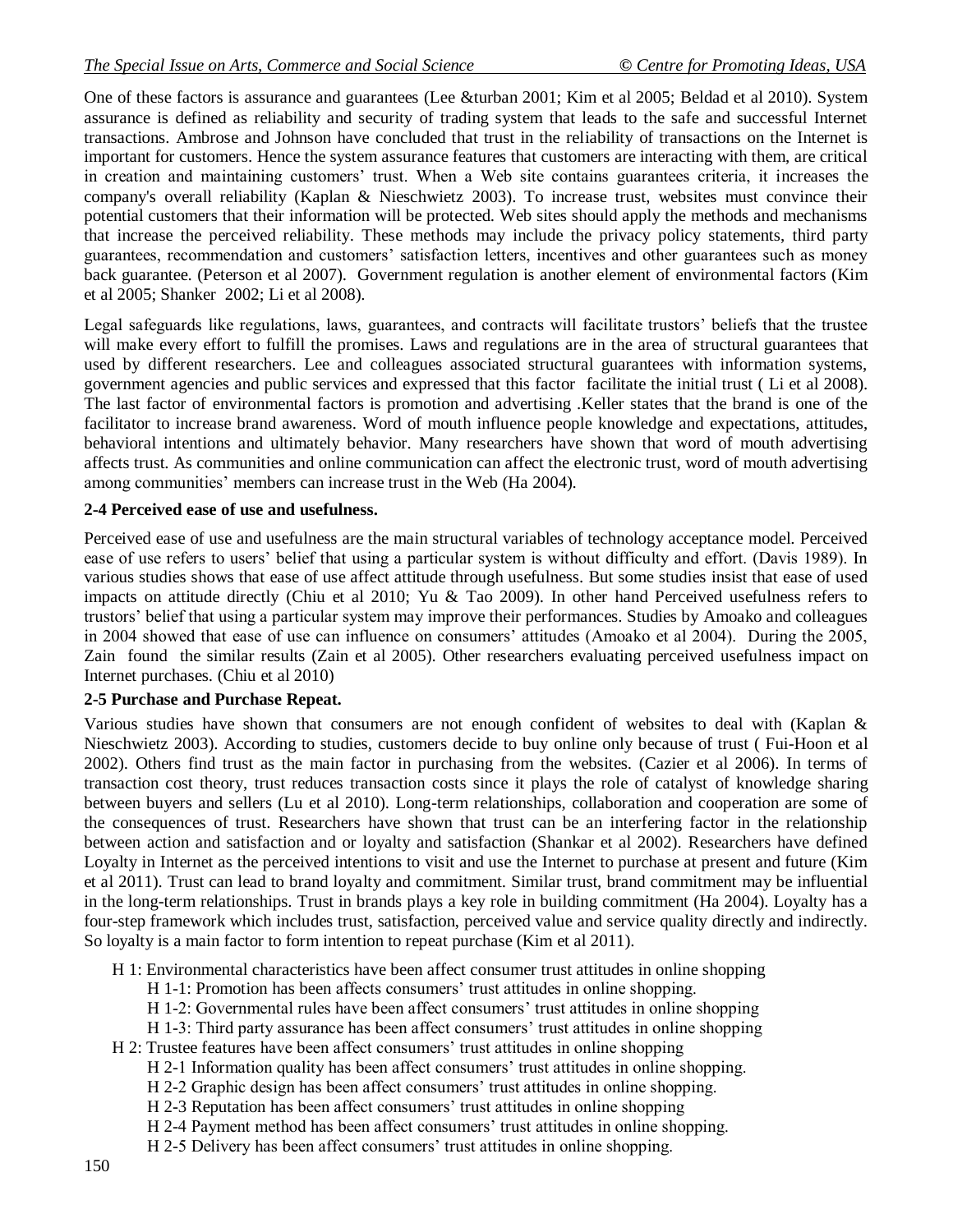H 3: Trustor features have been affect consumers' trust attitudes in online shopping. H 3-1 Trust propensity has been affect consumers' trust attitudes in online shopping. H 3-2 Skill and experience has been affect consumers' trust attitudes in online shopping. H 4: Perceived ease of use has been affect consumers' trust attitudes in online shopping. H 5: Perceived usefulness has been affect consumers' trust attitudes in online shopping. H 6: Perceived ease of use has been affect Perceived usefulness in online shopping. H 7: Environmental features have been affect customers buying behavior in online shopping. H 7-1 Promotion has been affect consumer purchasing behavior in online shopping. H 7-2 Governmental rules have been affect consumer purchasing behavior in online shopping. H 7-3 Third party assurance has been affect consumer purchasing behavior in online shopping. H 8: Trustee features have been affect customers purchasing behavior in online shopping. H 8-1 Information quality has been affect customers purchasing behavior in online shopping. H 8-2 Graphic design has been affect customers purchasing behavior in online shopping. H 8-3 Reputation has been affect customers purchasing behavior in online shopping. H 8-4 Payment method has been affect customers purchasing behavior in online shopping. H 8-5 Delivery has been affect customers purchasing behavior in online shopping. H 9:Trustor features have been affect customers' buying purchasing in online shopping. H 9-1 Trust propensity has been affect customers' purchasing behavior in online shopping. H 9-2 Skill and experience has been affect customers' purchasing behavior in online shopping. H 10: Perceived ease of use has been affect customers' purchasing behavior in online shopping. H 11: Perceived usefulness has been affect customers' purchasing behavior in online shopping. H 12: Consumer trust attitude has been affect customers' purchasing behavior in online shopping. H 13: Environmental features have been affect customers' repeat purchasing behavior. H 13-1 Promotion has been affect consumers' repeat purchasing behavior. H 13-2 Governmental rules have been affect consumers' repeat purchasing behavior. H 13-3 Third party assurance has been affect consumers' repeat purchasing behavior. H 14: Trustee features have been affect customers' repeat purchasing behavior. H 14-1 Information quality has been affect customers' repeat purchasing behavior. H 14-2 Graphic design has been affect customers' repeat purchasing behavior. H 14-3 Reputation has been affect customers' repeat purchasing behavior. H 14-4 Payment method has been affect customers' repeat purchasing behavior. H 14-5 Delivery has been affect customers' repeat purchasing behavior. H 15: Trustor features have been affect customers' repeat purchasing behavior. H 15-1 Trust propensity has been affect customers' repeat purchasing behavior. H 15-2 Skill and experience has been affect customers' repeat purchasing behavior H 16: Perceived ease of use has been affect customers' repeat purchasing behavior H 17: Perceived usefulness has been affect customers repeat purchasing behavior

H 18: Consumers' trust attitude has been affect customers' repeat purchasing behavior

### *3. Methodology*

This research can be categorized as descriptive survey research. The study population consisted of members of <expert.ir> web site that have been purchase form commercial websites at least one time. The study is used of available random sampling. So that during the time of completing this research the questionnaire was distributed to online Members. Sample size based on Cochran formula and standard deviation of 0.84389 that achieved from sample, and the error of  $\alpha = 0.05$  was 275.

The data gathering instrument was a self administered questionnaire. All the items were measured using fivepoint Likert scale items with anchor points  $1 =$  strongly disagree and  $5 =$  strongly agree. To analyze the hypotheses of the study, one-sample τ-test has been used. To test the reliability of data gathering instrument, a preliminary study has been conducted with a sample of 30. The results of the primary sample show that Cronbach alpha  $(\alpha)$  index is 0.8448 that indicate a good reliability. Also for testing the existence of linear relations between variables, Pearson correlation was used. At first regression analysis was conducted on the main hypotheses. Finally, to determine the extent of the effects of variables in each part (i.e. trust propensity, skill & experience, information quality) on trust attitude, purchase behavior and repeat purchase behavior, regression analysis has been used to examine the sub hypotheses.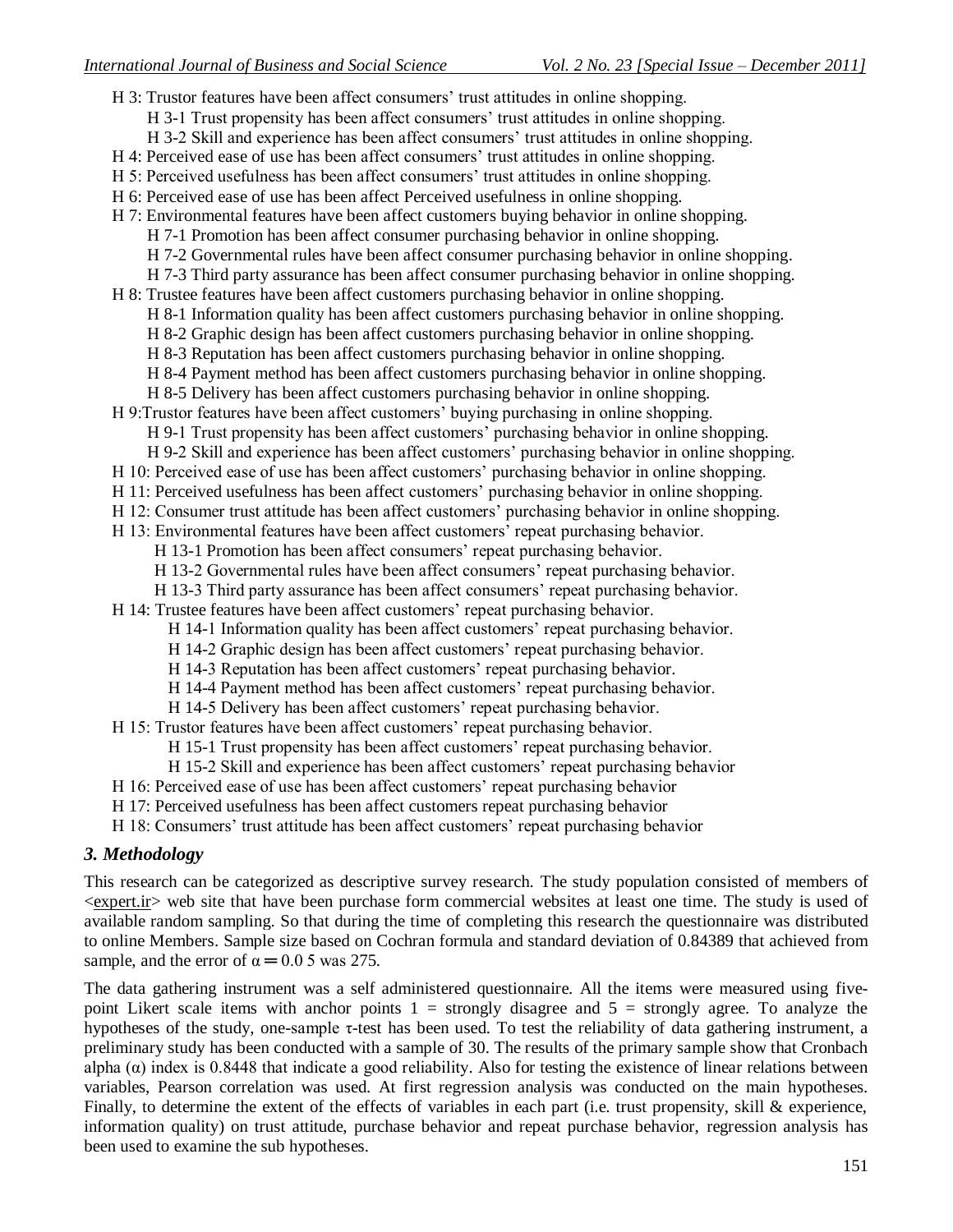### *4. Data Analysis and Findings*

Table 1 shows demographic data. As it is shown, most of the respondents were female with 20 to 30 years of age. Their level of education falls mostly on categories of bachelor degree and amount of income falls mostly on category of more than 900\$ a month. Table 2 represents descriptive statistics of variables. As it can be seen, some of variables have a mean value of less than 3 and others have a mean value more than 3 which among them the environmental factors has the minimum mean of 2.5076 while perceived ease of use has the greatest mean of 3.5162. Standard deviations range from 0.58017 to 0.84389. Table 3 represents the Pearson correlation among factors influencing on trust attitude, purchase and purchase repeat. Also represent the Pearson correlation among independent variables. As it is shown, the correlation of most variables are significant at 95% confidence level (Sig<0.05). The correlation coefficients of all of the variables with trust attitude are positive, so these variables have positive and significant linear relations with trust attitude. The correlation coefficient of 0.659 that is related to relationship between information quality and trust attitude is the greatest and in other hand the relationship between governmental rules and trust attitude has the lowest correlation coefficient of 0.331.Considering the model 2 have shown that The correlation coefficients of all of the variables with purchase are positive, so these variables have positive and significant linear relations with purchase.

The relationship between purchase and information quality has the greatest correlation coefficient of 0.765 that shows the strong relationship and the relationship between purchase and promotion with correlation coefficient of 0.253 is the relatively weak relationship. Finally in model 3 The greatest and the lowest correlation coefficient of 0.797 and 0.235 belong to the relationship between purchase and purchase repeat and the relationship between promotion and purchase repeat .As past models it is clear that the coefficients of all of the variables with purchase repeat are positive, so these variables have positive and significant linear relations with purchase repeat. Table 4 represents the result of testing the assumption of linear regression. It is shown the Durbin-Watson index in all of the three models is in the accepted range of 1.5 to 2.5. Also achieved means and Standard-Deviations al mostly are equal to zero and one. These elements show that we can use regression analysis to test hypotheses. Table 5 shows the result of testing the main hypotheses by multiple regression analysis. As it is clear in model one only ease of use is the main predictor of trust attitude, actually other hypotheses were rejected. And 66.5 % changes in trust attitude are explained by ease of use. In model two usefulness, trustor and trustee factors are the main predictors of purchase behavior that these factors are explained 65.8% changes in purchase behavior.

Finally in model three, 57% changes in purchase repeat behavior are explained only trustee and environment factors. Table 6 shows the multiple regression analysis of sub hypotheses of factors influencing on trust attitude. Regression analysis showed that among the independent variables, only ease of use, information quality, assurance, payment methods and skill & experience are considered as the main predictors of trust attitude. In total, these factors are explained 59.9% changes in trust attitude. According to table 5, as it is shown that 34.7% of dependent variable changes can be explained by ease of use, 16.6 % of its changes can be explained by information quality, 5.1% of its changes can be explained by assurance, and 1.7% of its changes can be explained by payment methods, finally 1.8% of dependent variable changes can be explained by skill & experience.

Beta coefficients for regression equations expressing the values predicted for the independent variables. In other words beta coefficients show impact of these variables on trust attitude. All of these factors but skill & experience have a positive linear relation with trust attitude.  $(P < 0.05)$ 

Table 7 shows the multiple regression analysis of sub hypotheses of factors influencing on purchase. Regression analysis showed that among the independent variables, only promotion, information quality, graphic design, reputation, skill & experience, payment methods and governmental rules are considered as the main predictors of purchase. In total, these factors are explained 85% changes in purchase. According to table 6, as it is shown that 6.2% of dependent variable changes can be explained by promotion, 47.1 % of its changes can be explained by information quality, 12.6% of its changes can be explained by graphic design, 9.3% of its changes can be explained by reputation, 6.9% of its changes can be explained by skill & experience, 1.7% of its changes can be explained by payment methods , and finally 1.9% of dependent variable changes can be explained by governmental rules. All of these factors have a positive linear relation with trust attitude. ( $p < 0.05$ )Table 8 shows the multiple regression analysis of factors influencing on purchase repeat. Regression analysis showed that among the independent variables, only ease of use, information quality, skill & experience, trust propensity and promotion are considered as the main predictors of purchase repeat. In total, these factors are explained 75% changes in purchase repeat.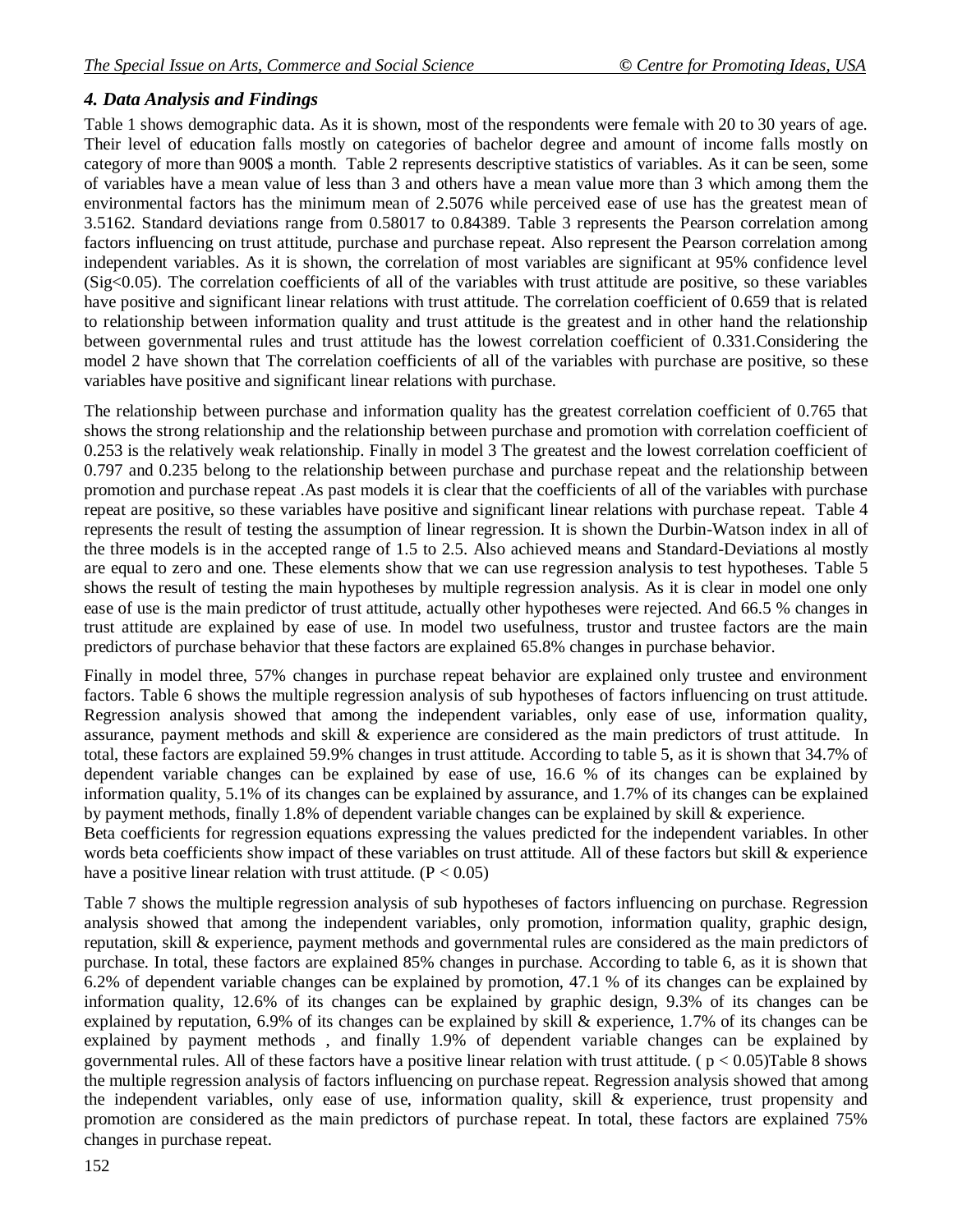According to table 7, as it is shown that 55% of dependent variable changes can be explained by reputation, 7.9 % of its changes can be explained by information quality, 5.4% of its changes can be explained by ease of use, 2.8% of its changes can be explained by trust propensity, and 2.8% of its changes can be explained by promotion, finally 1.1% of dependent variable changes can be explained by skill & experience. All of these factors but trust propensity have a positive linear relation with trust attitude.( $p < 0.05$ )

#### *5. Conclusion*

In this study the factors that influencing the formation of trust attitude, purchase and purchase repeat are examined. Theoretical framework was suggested that twelve factors are associated with consumer purchase behavior in three stage of decision making process. The results provide valuable insights into understanding the factors that affect the trust attitude after than affect the purchase and purchase repeat behavior. The Pearson correlation test showed that all of the variables affecting trust attitude, purchase and purchase repeat positively. Furthermore, to understand which variable can predict better the trust attitude, purchase and repeat purchase behavior, we used regression analysis. As the result we can state that hypotheses 1-1, 2-1, 2-4, 3-2 , and 4 in model one and the hypotheses 7-1, 7-2, 8-1, 8-2, 8-3, 8-4, and 9-2 in model two and the hypotheses 13-1, 14-1, 14-3, 15-1, 15-2 and 16 in model three have been confirmed but other hypothesis were rejected. The regression analysis was revealed that information quality is the best predicting factor for trust attitude, same as graphic design and reputation that are the best predictor factor for purchase and purchase repeat. In fact, by increasing these factors, the probability of related dependence variable will be increase. Finally this research clear that in each stage some of that factors significantly is important that must be attended. In model one to forming trust attitude, ease of use, skill & experience, information quality, payment methods and assurance must be considered. For increasing purchase behavior skill & experience, information quality, graphic design, reputation, payment methods, governmental rules and promotion are the main influencing factors and finally in purchase repeat behavior, ease of use, skill & experience, information quality, payment methods and assurance must be highlighted.

#### *References*

- Amoako, G.K. Salam, A.F. (2004). An extension of the technology acceptance model in an ERP implementation environment. Information and Management, 41/2 pp, 731–745
- Beldad , A. Jong , M.d. Steehouder, M. (2010), How shall I trust the faceless and the intangible? A literature review on the antecedents of online trust . Computers in Human Behavior, 26 pp, 857–869
- Benamati, J. Serva, M. (2007). Trust and distrust in online banking. Information Technology for Development, 13/ 2 pp, 161- 175

Cazier, J.A. Shao, B.M. Louis, D. St. (2006). E-business differentiation through value-based trust. Information & Management, 43 pp, 718–727

- Chiu, C. M. Huang, H. Y. Yen, C. H. (2010). Antecedents of trust in online auctions. Electronic Commerce Research and Applications, 9 pp, 148–159
- Davis, F. D. (1989)." Perceived Usefulness, Perceive Ease of Use, and User Acceptance Information Technology". MIS Quarterly. 13pp, 319-339
- Fui-Hoon, N. Fiona, Davis, Sid, (2002),HCI Research Issues in Electronic Commerce, Journal of
- Electronic Commerce Research
- Eastlick, M. A., Lotz, S.L., Warrington, p. (2006). Understanding online B-to-C relationships: An integrated model of privacy concerns, trust, and commitment. Journal of Business Research, 59 pp, 877–886
- Gregory, B. M. Blessinger, A.A. (2003), Perceptions of no-name recognition business to consumer e-commerce trustworthiness: the effectiveness of potential influence tactics, Journal of High Technology Management Research , 14 pp, 71–92
- Ha, H.Y. (2004), Factors influencing consumer perceptions of brand trust online. Journal of Product & Brand Management, 13/5 pp, 329–342
- Hoffman, D. L., Novak, T. P., & Peralta, M. (1999). Building consumer trust online. Communications of the ACM, 42 pp, 80–85

Jarvenpaa, S. Tractinsky, N. (1999). Consumer trust in an Internet store: A cross cultural validation. Journal of Computer-Mediated Communication, 5. Retrieved on February 18, 2008 from

http://jcmc.indiana.edu/vol5/issue2/jarvenpaa.html.

- Jones, Kiku. Leonard, N.K. (2008). Trust in consumer-to-consumer electronic commerce. Information & Management, 45 pp, 88–95
- Joseph, E. Winston, B.E. (2005). "A Correlation of Servant Leadership, Leader Trust and organizational Trust", Leadership & organizational Development journal, 26/ 1 pp, 6- 22
- Kaplan, S.E. Nieschwietz, R.J. (2003), A Web assurance services model of trust for B2C e-commerce. Information Systems, 4 pp, 95–114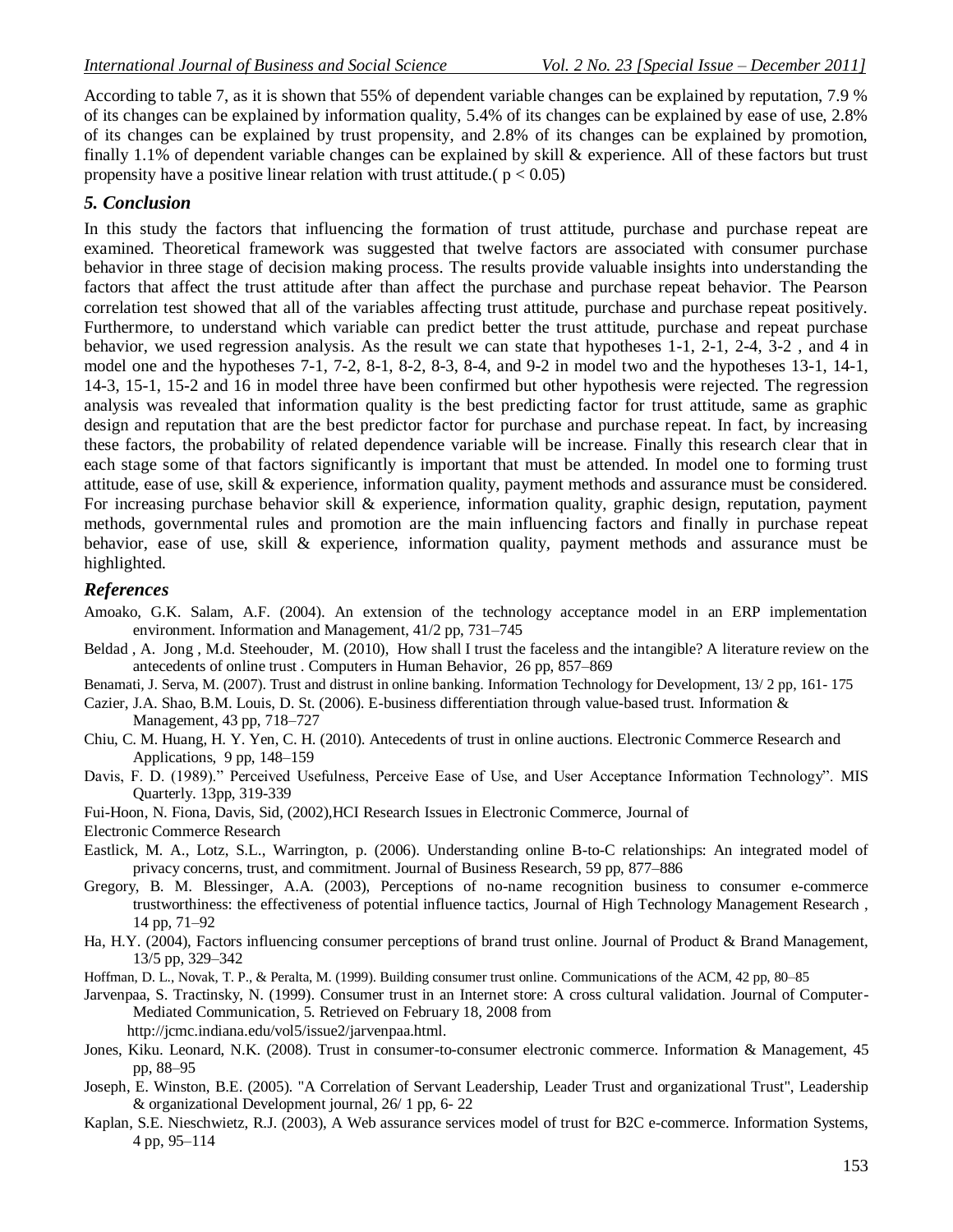- Kim, D.J. Song, Y.I. Braynov, S.B. Raod, H.R. (2005). A multidimensional trust formation model in B-to-C e-commerce: a conceptual framework and content analyses of academia/practitioner perspectives, Decision Support Systems, 40 pp, 143– 16
- Kim, M.J. Chung, N. Lee, C. K. (2011). The effect of perceived trust on electronic commerce: Shopping online for tourism products and services in South Korea. Tourism Management, 32 pp, 256–265
- Kim, C. Tao, W. Shin, N. Kim, N.S. (2010). An empirical study of customers' perceptions of security and trust in e-payment systems. Electronic Commerce Research and Applications, 9 pp, 84–95
- Kolsaker, A. Payne, C. (2002). Engendering trust in e-commerce: a study of gender-based concerns. Marketing intelligence & planning, 20/4 pp, 206-214
- Lai K.W., Tong W.L., Lai C.F.(2010). Trust factors influencing the adoption of internet-based interorganizational systems. Electronic Commerce Research and Applications
- Lee, M. Turban, E. (2001). A trust model for consumer Internet shopping. International Journal of Electronic Commerce, 6/ 1 pp, 75-91
- Lee, L.T. (2007). Digital media technology and individual privacy. In C.A. Lin and D.J. Atkin (Eds.), Communication technology and social change: Theory and implications (pp. 25 7- 279). Mahwah, New Jersey: Lawrence Erlbaum Associates, Inc
- Lee, M. (2009). Predicting and explaining the adoption of online trading: An empirical study in Taiwan, Journal of Decision Support Systems, 47/ 2 pp, 13 3- 142
- Lewis, J (1995). Trust as a social reality. Social Forces, 63/ 4 pp, 96 7- 985
- Li, X. Hess, T.J. Valacich, J.S. (2008).Why do we trust new technology? A study of initial trust formation with organizational information systems. Journal of Strategic Information Systems, 17 pp, 39–71
- Li, Y.M. Yeh, Y. S. (2010). Increasing trust in mobile commerce through design aesthetics . Computers in Human Behavior, 26 pp, 673–684
- Li, X. Hess, T.J. Valacich, J.S. (2008).Why do we trust new technology? A study of initial trust formation with organizational information systems. Journal of Strategic Information Systems, 17 pp, 39–71
- Liu, C. Marchewka, J.T. Lu, J. Yu, C. S. (2005). Beyond concern—a privacy-trust-behavioral intention model of electronic commerce. Information & Management, 42 pp, 289–304
- Lu , Y. Zhao, L. Wang, Bin,(2010), From virtual community members to C2C e-commerce buyers: Trust in virtual communities and its effect on consumers' purchase intention. Electronic Commerce Research and Applications, 9 pp, 346–360
- March, S.H. (2006). Can the building of trust overcome consumer perceived risk online?. Marketing Intelligence & Planning, 24/7 pp, 746-761
- Mayer, R.C. Davis, J.H. (1995)." An Integrative Model Of Organizational Trust", Academy of Management Review , 20/3 pp, 709- 734
- Peterson, D. Meinert, D. Criswell, J. Crossland, M. (2007), Consumer trust: privacy policiesand third-party seals. Journal of Small Business and Enterprise Development, 14/4 pp, 654-669
- Ranganathan, C. Sanjeev, S. (2007). Examining online purchase intentions in B2C ecommerce: Testing an integrated model, Information Resources Management Journal, 20/ 4 pp, 48-64
- Riegelsberger, J. Sasse, M.A. McCarthy, J. (2005). The mechanics of trust: A framework for research and design. International Journal of Human-Computer Studies, 62/ 3 pp 381- 422
- Samaniego, G. Arranz, A. Cabezudo, R. (2006)."Determinants of internet use in the purchasing process". Journal of Business & Industrial Marketing, 21/ 3 pp, 16 4- 174
- Schneiderman, B. (2000). Designing trust into online experiences. Comm of the ACM, 43/16 pp, 57-59
- Shankar, V. Urban, G.L. Sultan , F. (2002), Online trust: a stakeholder perspective, concepts, implications, and future directions. Journal of Strategic Information Systems, 11 pp,325–344
- Shankar, V. Urban, G. L. (2002). Online trust and e-business strategy: concepts, implication, and future directions. Journal of Strategic Information System, 11/3-4 pp, 325- 344
- Teo, S.H. Liu, Jing. (2007). Consumer trust in e-commerce in the United States, Singapore and China. The international journal of management science
- Webster. (2004). new twentieth century dictionary of the English: language, unabridged based upon the board foundation laid down, pp, 24-56
- Yeh , Y.S. Li, Y.M.(2009). Building trust in m-commerce: contributions from quality and satisfaction. Online Information Review, 33/6 pp, 1066-1086
- Yu, C.S. Tao, Y.H. (2009). Understanding business-level innovation technology adoption. Technovation. 29 pp , 92–109
- Yeh, Y.S. Li, Y.M. (2009), Building trust in m-commerce: contributions from quality and satisfaction. Online Information Review, 33/ 6 pp, 1066-1086
- Zain, M. Rose, R.C. Abdullah, I. Masrom, M. (2005). The relationship between information technology acceptance and organizational agility in Malaysia. Information and Management, 42 pp, 829–839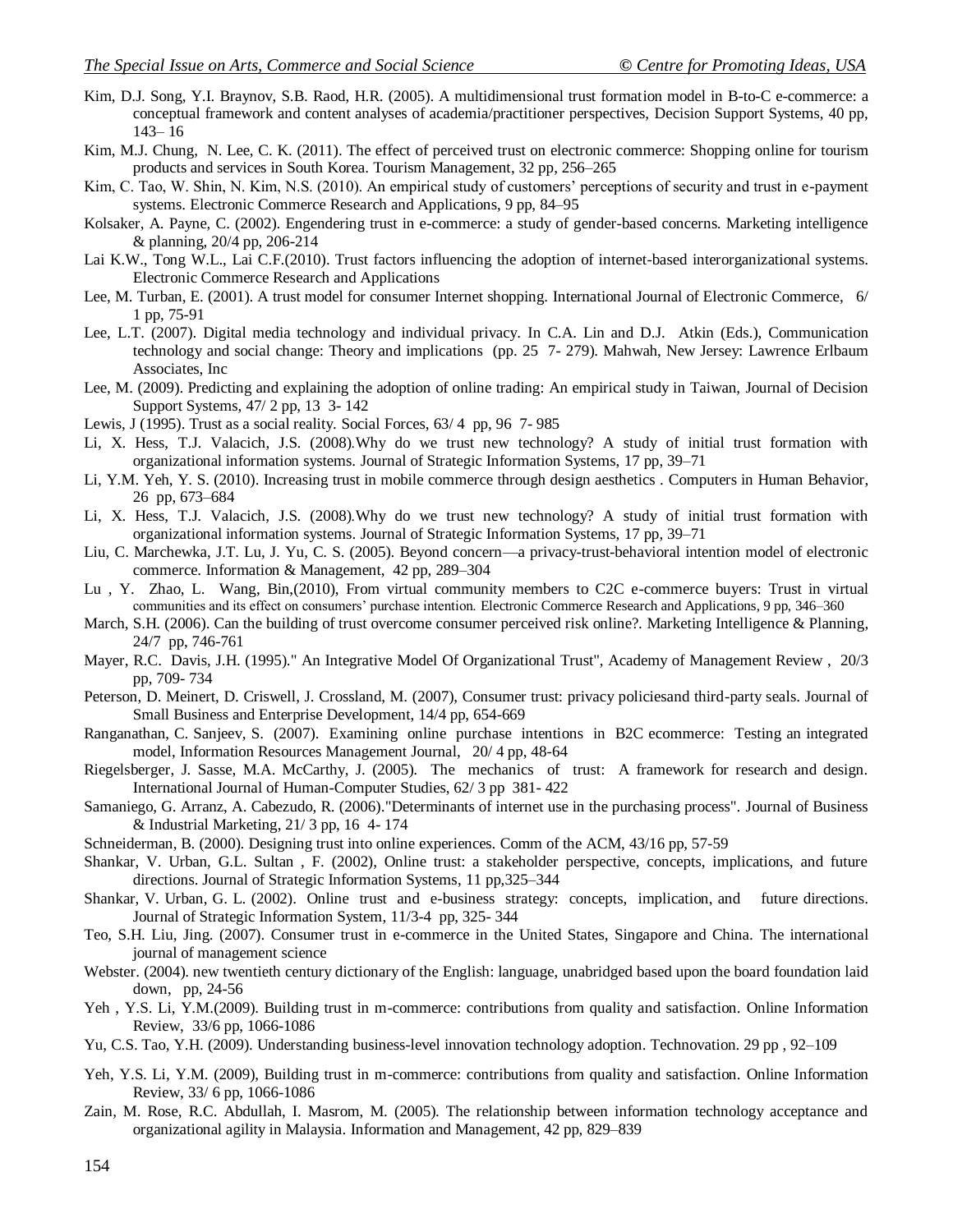

**Figure 1 : conceptual model of consumer trust and purchase behavior**

### **Table 1. Descriptive Statistics Results**

| <b>Characteristics Description</b> |                           | <b>Frequency</b> | Percent % |
|------------------------------------|---------------------------|------------------|-----------|
| Gender                             | Female                    | 157              | 57.1      |
|                                    | Male                      | 118              | 42.9      |
| Age                                | Less than 20 years        | $\Omega$         | $\Omega$  |
|                                    | 20 to 30 years            | 233              | 84.6      |
|                                    | 31 to 40 years            | 37               | 13.5      |
|                                    | more than 40 years        | 5                | $\Omega$  |
| <b>Education</b>                   | Advanced diploma and less | 5                | 1.8       |
|                                    | Bachelor                  | 106              | 38.5      |
|                                    | <b>Master Degree</b>      | 148              | 53.8      |
|                                    | PhD and above             | 16               | 5.8       |
| <b>Income</b>                      | Below 300 dollars         | 11               | 4         |
|                                    | 301 to 600 dollars        | 55               | 20        |
|                                    | 601 to 900 dollars        | 57               | 20.7      |
|                                    | More than 900 dollars     | 152              | 55.3      |
| <b>Usage time in week</b>          | Less than 2 hours         | 5                | 1.8       |
|                                    | 2 to 4 hours              | 11               | 4         |
|                                    | 4 to 6 hours              | 35               | 12.7      |
|                                    | More than 6 hours         | 224              | 81.5      |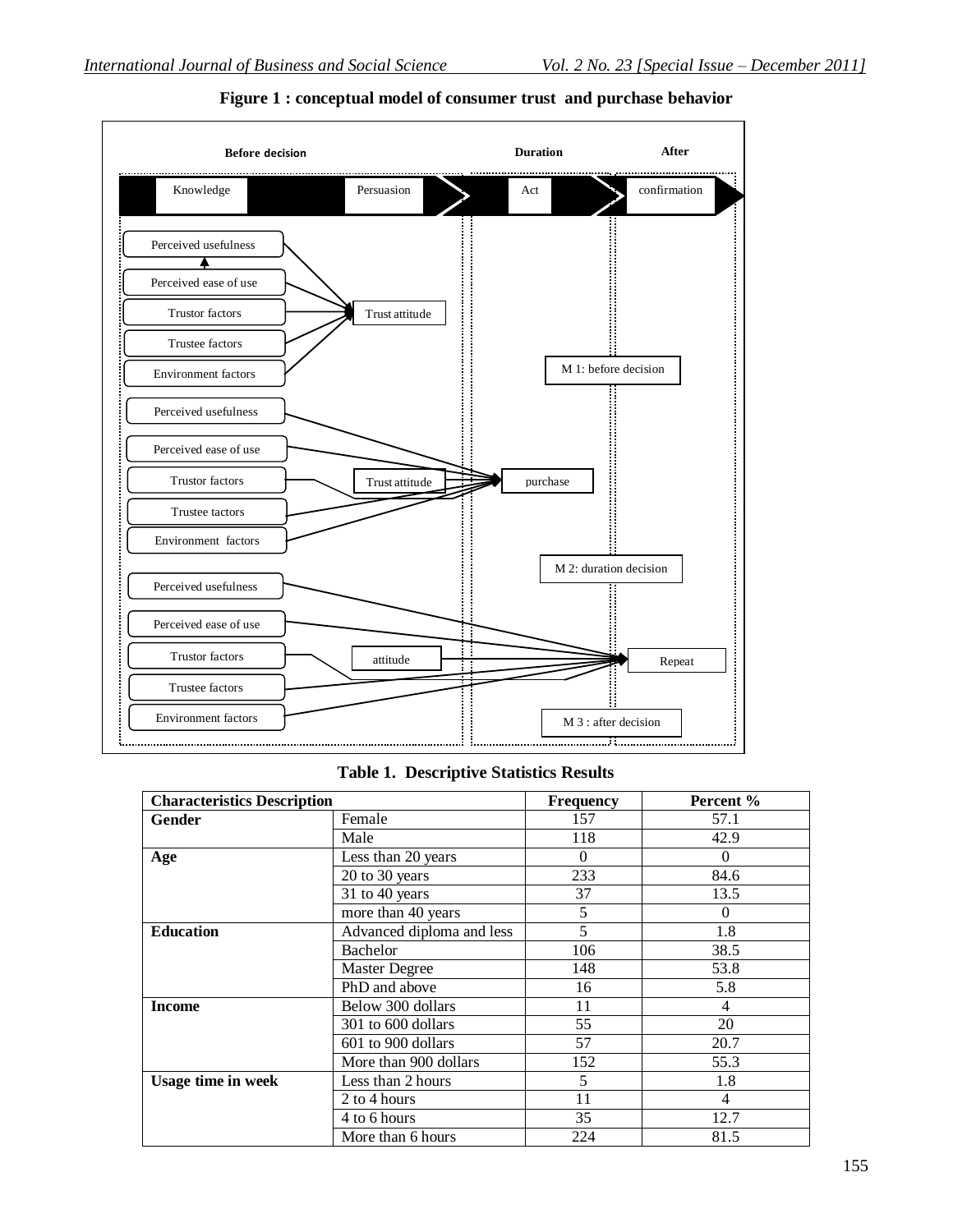| <b>One-Sample Statistics</b> |     |        |                |                 |  |  |  |  |
|------------------------------|-----|--------|----------------|-----------------|--|--|--|--|
|                              | N   | Mean   | Std. Deviation | Std. Error Mean |  |  |  |  |
| Perceived usefulness         | 275 | 3.2770 | .84389         | .05209          |  |  |  |  |
| Perceived ease of use.       | 275 | 3.5165 | .64449         | .03886          |  |  |  |  |
| Trust attitude               | 275 | 2.6897 | .78627         | .04741          |  |  |  |  |
| Purchase behavior            | 275 | 3.3266 | .70131         | .04229          |  |  |  |  |
| Purchase repeat              | 275 | 3.4645 | .67234         | .04054          |  |  |  |  |
| <b>Trustors factors</b>      | 275 | 3.1741 | .77751         | .04689          |  |  |  |  |
| Trustee factors              | 275 | 3.1782 | .58017         | .03499          |  |  |  |  |
| <b>Environment</b> factors   | 275 | 2.5076 | .66257         | .03995          |  |  |  |  |

# **Table 2. Descriptive Statistics for main factors**

# **Table 3. Pearson Correlation of factors influencing on trust attitude, purchase and repeat purchase**

|                    |                                | Usefulne            | Ease                | Propensit           | Skill &             | Informati    | Graphic             | Reputation   | Payment    |
|--------------------|--------------------------------|---------------------|---------------------|---------------------|---------------------|--------------|---------------------|--------------|------------|
|                    |                                | SS                  | of use              | y                   | experien            | on quality   | design              |              | method     |
|                    |                                |                     |                     |                     | ce                  |              |                     |              |            |
| usefulness         | P.correlation                  | $\mathbf{1}$        |                     |                     |                     |              |                     |              |            |
|                    | Sig. $(2-T)$                   |                     |                     |                     |                     |              |                     |              |            |
| <b>Ease of use</b> | P.correlation                  | .575                | $\mathbf{1}$        |                     |                     |              |                     |              |            |
|                    | $Sig. (2-T)$                   | .000                |                     |                     |                     |              |                     |              |            |
| <b>Trust</b>       | P.correlation                  | $.283$ <sup>2</sup> | $.448$ <sup>*</sup> |                     |                     |              |                     |              |            |
| propensity         | Sig. $(2-t)$                   | .001                | .000                |                     |                     |              |                     |              |            |
| Skill &            | P.correlation                  | .706                | $.584^{*}$          | $.402$ <sup>*</sup> | 1                   |              |                     |              |            |
| experience         | $\overline{\text{Sig.} (2-T)}$ | .000                | .000                | .000                |                     |              |                     |              |            |
| <b>Informatio</b>  | P.correlation                  | $.801$ <sup>*</sup> | $.532^{**}$         | $.386*$             | $.685*$             | $\mathbf{1}$ |                     |              |            |
| n quality          | $\overline{\text{Sig.} (2-T)}$ | .000                | .000                | .000                | .000                |              |                     |              |            |
| Graphic            | P.correlation                  | .578                | $.598$ <sup>*</sup> | $.370*$             | .501                | .640         | 1                   |              |            |
| design             | Sig. $(2-T)$                   | .000                | .000                | .000                | .000                | .000         |                     |              |            |
| <b>Reputation</b>  | P.correlation                  | $.559*$             | $.439*$             | $.405*$             | .547                | .526         | $.568*$             | $\mathbf{1}$ |            |
|                    | Sig. $(2-T)$                   | .000                | .000                | .000                | .000                | .000         | .000                |              |            |
| <b>Payment</b>     | P.correlation                  | $.461$ <sup>2</sup> | $.572$ **           | $.378^{**}$         | .424                | $.493*$      | $.612*$             | $.528*$      | 1          |
| method             |                                |                     |                     |                     |                     |              |                     |              |            |
|                    | Sig. $(2-T)$                   | .000                | .000                | .000                | .000                | .000         | .000                | .000         |            |
| delivery           | P.correlation                  | $.235***$           | $.622***$           | $.384^{**}$         | $.436*$             | $.327***$    | $.304*$             | $.239^{**}$  | $.493**$   |
|                    | $Sig. (2-T)$                   | .008                | .000                | .000                | .000                | .000         | .001                | .007         | .000       |
| <b>Assurance</b>   | P.correlation                  | $\frac{.342}{.}$    | $.410**$            | $.465**$            | $.374^{**}$         | $.449*$      | $.621$ <sup>*</sup> | $.486*$      | .587       |
|                    | Sig. $(2-T)$                   | .000                | .000                | .000                | .000                | .000         | .000                | .000         | .000       |
| <b>Rule</b>        | P.correlation                  | .368                | $.382^{*}$          | $.41\overline{3}$   | $.412$ <sup>*</sup> | $.295*$      | $.474*$             | .565         | .465       |
|                    | $Sig. (2-T)$                   | .000                | .000                | .000                | .000                | .001         | .000                | .000         | .000       |
| <b>Promotion</b>   | P.correlation                  | $.456*$             | $.210^{*}$          | .165                | $.360*$             | $.548*$      | $.583*$             | $.388^{*}$   | $.373*$    |
|                    | Sig. $(2-T)$                   | .000                | .018                | .064                | .000                | .000         | .000                | .000         | .000       |
| <b>Attitude</b>    | P.correlation                  | .550 <sup>°</sup>   | $.589**$            | $.427**$            | $.441$ <sup>*</sup> | $.659^{**}$  | .545                | .454         | $.410**$   |
|                    | Sig. $(2-T)$                   | .000                | .000                | .000                | .000                | .000         | .000                | .000         | .000       |
| <b>Purchase</b>    | P.correlation                  | $.683$ <sup>*</sup> | $.637**$            | $.408^{**}$         | .765                | $.713*$      | .665                | $.684*$      | .424       |
|                    | Sig. $(2-T)$                   | .000                | .000                | .000                | .000                | .000         | .000                | .000         | .000       |
| purchase           | P.correlation                  | .603                | $.616*$             | $.277$ **           | $.650*$             | .630         | $.546^*$            | .742         | $.502^{*}$ |
| <b>Repeat</b>      | $Sig. (2-T)$                   | .000                | .000.               | .002                | .000                | .000.        | .000                | .000         | .000       |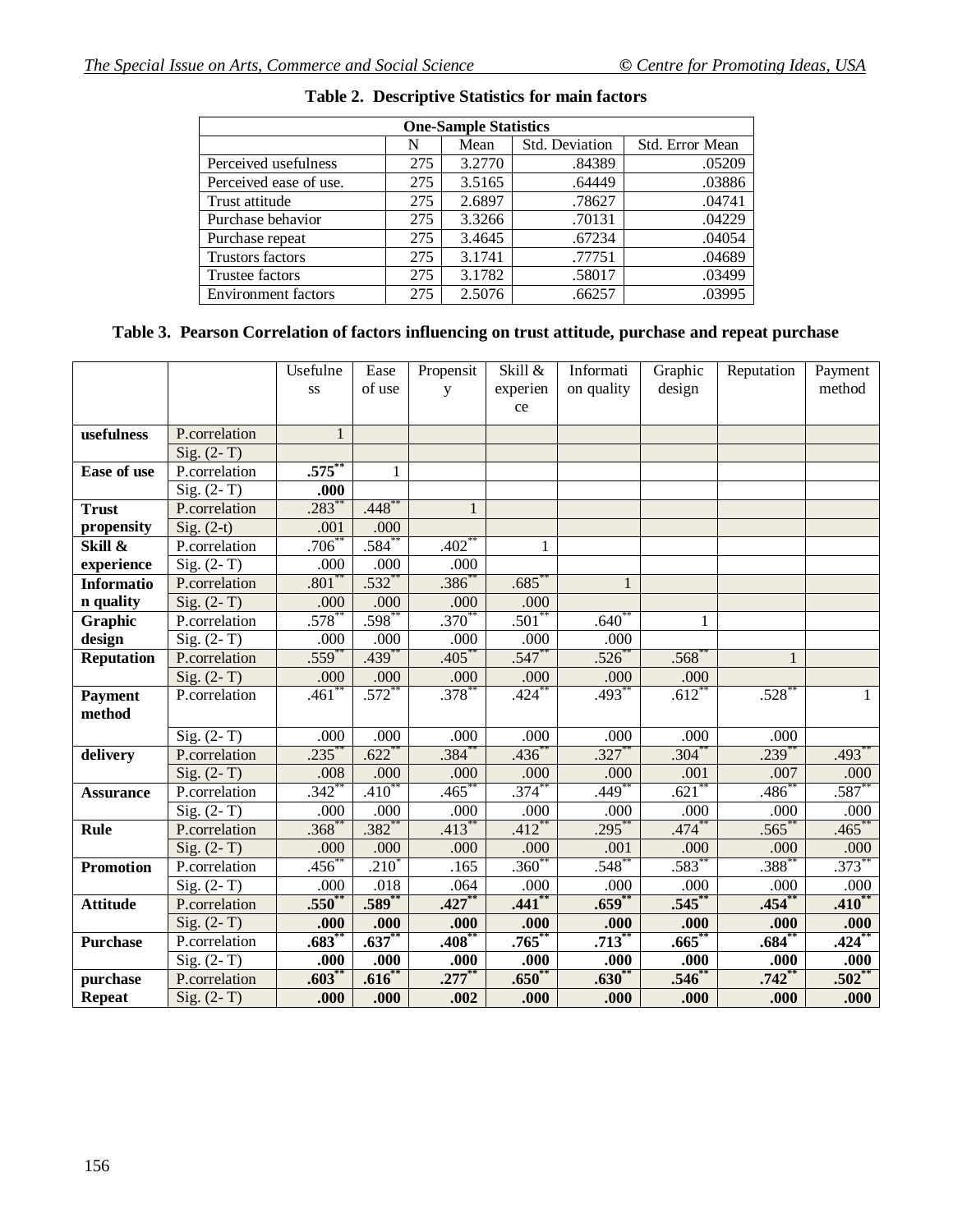|                  |               | Delivery    | Assuran   | Governmen | Promoti     | Attitud     | Purchas   | purchase |
|------------------|---------------|-------------|-----------|-----------|-------------|-------------|-----------|----------|
|                  |               |             | ce        | tal Rule  | on          | e           | e         | Repeat   |
|                  |               |             |           |           |             |             |           |          |
| delivery         | P.correlation |             |           |           |             |             |           |          |
|                  | $Sig. (2-T)$  |             |           |           |             |             |           |          |
| <b>Assurance</b> | P.correlation | $.408***$   |           |           |             |             |           |          |
|                  | $Sig. (2-T)$  | .000        |           |           |             |             |           |          |
| Rule             | P.correlation | $.420**$    | $.699***$ |           |             |             |           |          |
|                  | $Sig. (2-T)$  | .000        | .000      |           |             |             |           |          |
| <b>Promotion</b> | P.correlation | $.191*$     | $.441$ ** | $.282***$ | 1           |             |           |          |
|                  | $Sig. (2-T)$  | .031        | .000      | .001      |             |             |           |          |
| <b>Attitude</b>  | P.correlation | $.379***$   | $.550**$  | $.331***$ | $.360**$    |             |           |          |
|                  | $Sig. (2-T)$  | .000        | .000      | .000      | .000        |             |           |          |
| <b>Purchase</b>  | P.correlation | $.383^{**}$ | $.471$ ** | $.545***$ | $.253^{**}$ | $.546^{**}$ |           |          |
|                  | $Sig. (2-T)$  | .000.       | .000      | .000.     | .004        | .000        |           |          |
| purchase         | P.correlation | $.371$ **   | $.349**$  | $.417***$ | $.235***$   | $.504**$    | $.797***$ |          |
| <b>Repeat</b>    | $Sig. (2-T)$  | .000        | .000      | .000      | .008        | .000        | .000      |          |

# **Table 4: Assumption of linear regression**

|                 |               | <b>Regression Standardized</b> |         |                                     | Dependent |
|-----------------|---------------|--------------------------------|---------|-------------------------------------|-----------|
| model           | Durbin-Watson | Residual                       |         | predictors                          | variable  |
|                 |               | mean                           | Std.Dev |                                     |           |
|                 |               |                                |         | Governmental rule, promotion,       |           |
| Before decision |               | $7.11 E - 17$                  | 0.957   | delivery, propensity, skill &       | attitude  |
|                 | 2.415         |                                |         | experience, payment method,         |           |
|                 |               |                                |         | reputation, Graphic design,         |           |
|                 |               |                                |         | usefulness, assurance, ease of use, |           |
|                 |               |                                |         | information quality                 |           |
|                 |               |                                |         | Governmental rule, promotion,       |           |
| During decision |               | $2.03 E - 15$                  | 0.947   | delivery, propensity, skill $\&$    | purchase  |
|                 | 1.647         |                                |         | experience, payment method,         |           |
|                 |               |                                |         | reputation, Graphic design,         |           |
|                 |               |                                |         | usefulness, assurance, ease of use, |           |
|                 |               |                                |         | information quality, attitude       |           |
|                 |               |                                |         | Governmental rule, promotion,       |           |
| After decision  |               | $3.49 E - 15$                  | 0.947   | delivery, propensity, skill $\&$    | purchase  |
|                 | 1.960         |                                |         | experience, payment method,         | Repeat    |
|                 |               |                                |         | reputation, Graphic design,         |           |
|                 |               |                                |         | usefulness, assurance, ease of use, |           |
|                 |               |                                |         | information quality, attitude       |           |

# **Table 5. Multiple Regression Analysis of the main hypotheses**

| Independent variable | <b>Cumulative</b><br>${\bf R}^2$ | $\overline{\mathbf{R}}^2$<br>changes | <b>Beta</b> | p-value |  |  |  |
|----------------------|----------------------------------|--------------------------------------|-------------|---------|--|--|--|
|                      | Model 1                          |                                      |             |         |  |  |  |
| Ease of use          | 0.589                            | 0.589                                | 0.665       | 0.000   |  |  |  |
| Model 2              |                                  |                                      |             |         |  |  |  |
| usefulness           | 0.467                            | 0.467                                | 0.371       | 0.001   |  |  |  |
| trustor              | 0.600                            | 0.133                                | 0.443       | 0.001   |  |  |  |
| trustee              | 0.658                            | 0.058                                | 0.847       | 0.000   |  |  |  |
| Model 3              |                                  |                                      |             |         |  |  |  |
| trustee              | 0.537                            | 0.537                                | 1.713       | 0.000   |  |  |  |
| environment          | 0.570                            | 0.033                                | 0.427       | 0.003   |  |  |  |